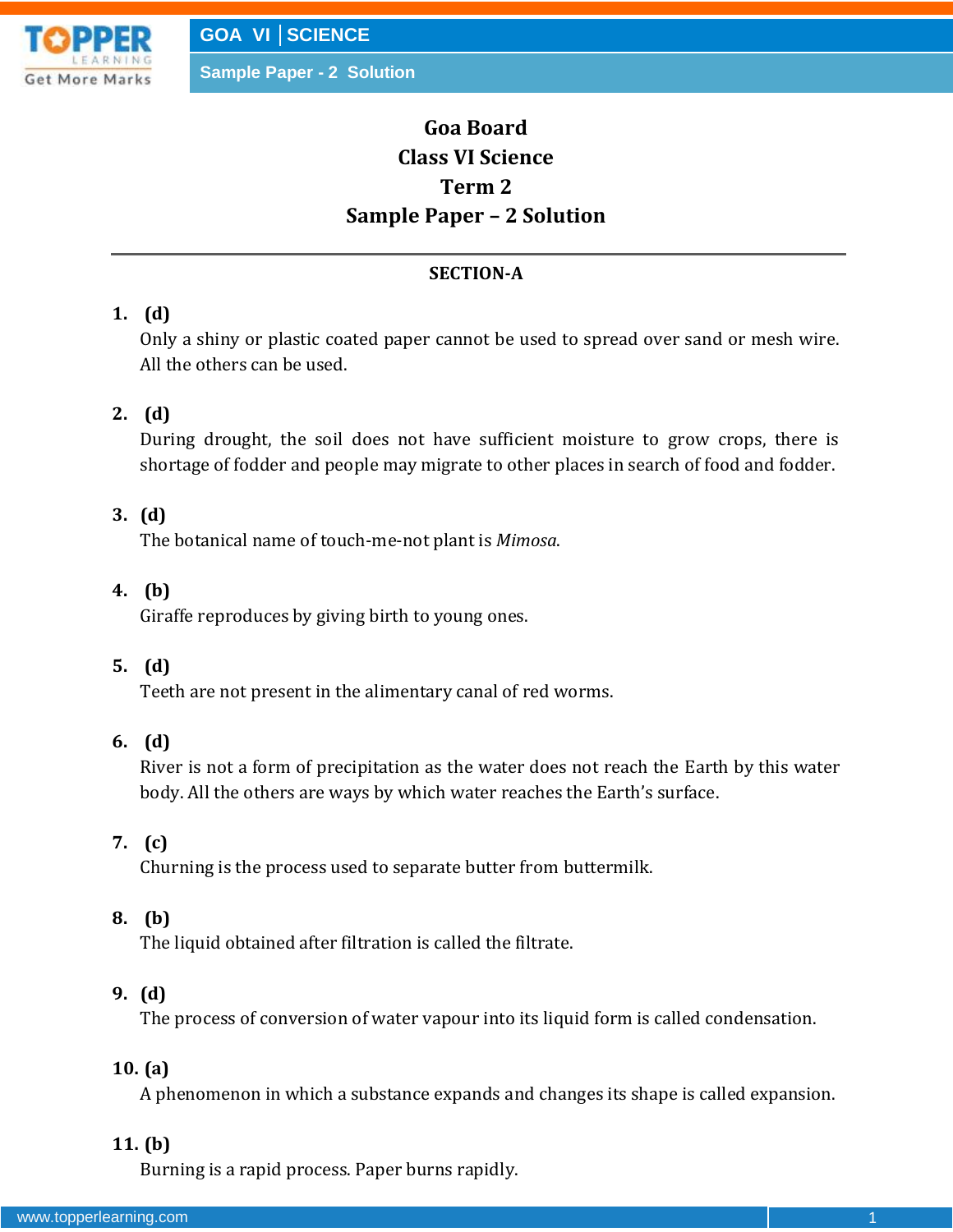

# **12. (b)**

Photosynthesis takes place only during the day.

# **13. (c)**

During respiration, living organisms take in oxygen and release carbon dioxide to the air.

# **14. (b)**

Torch and Mobile Phone are battery powered electric appliances.

# **15. (b)**

When the bulb is switched on, the key gets closed, current flows and the bulb glows.

# **16. (a)**

In an electric circuit, the direction of current is taken to be from the positive to the negative terminal of the electric cell as shown in Fig (i)

# **17. (d)**

The magnet sticks to the door of the refrigerator because the door is made up of a magnetic material.

# **18. (d)**

Magnets were discovered by Magnes.

### **19. (d)**

As the two magnets do not touch each other, it means that the lower portion of the dropped material should be of the same polarity as the top one.

### **20. (b)**

Magnet II has maximum strength as it attracts maximum number of steel chips.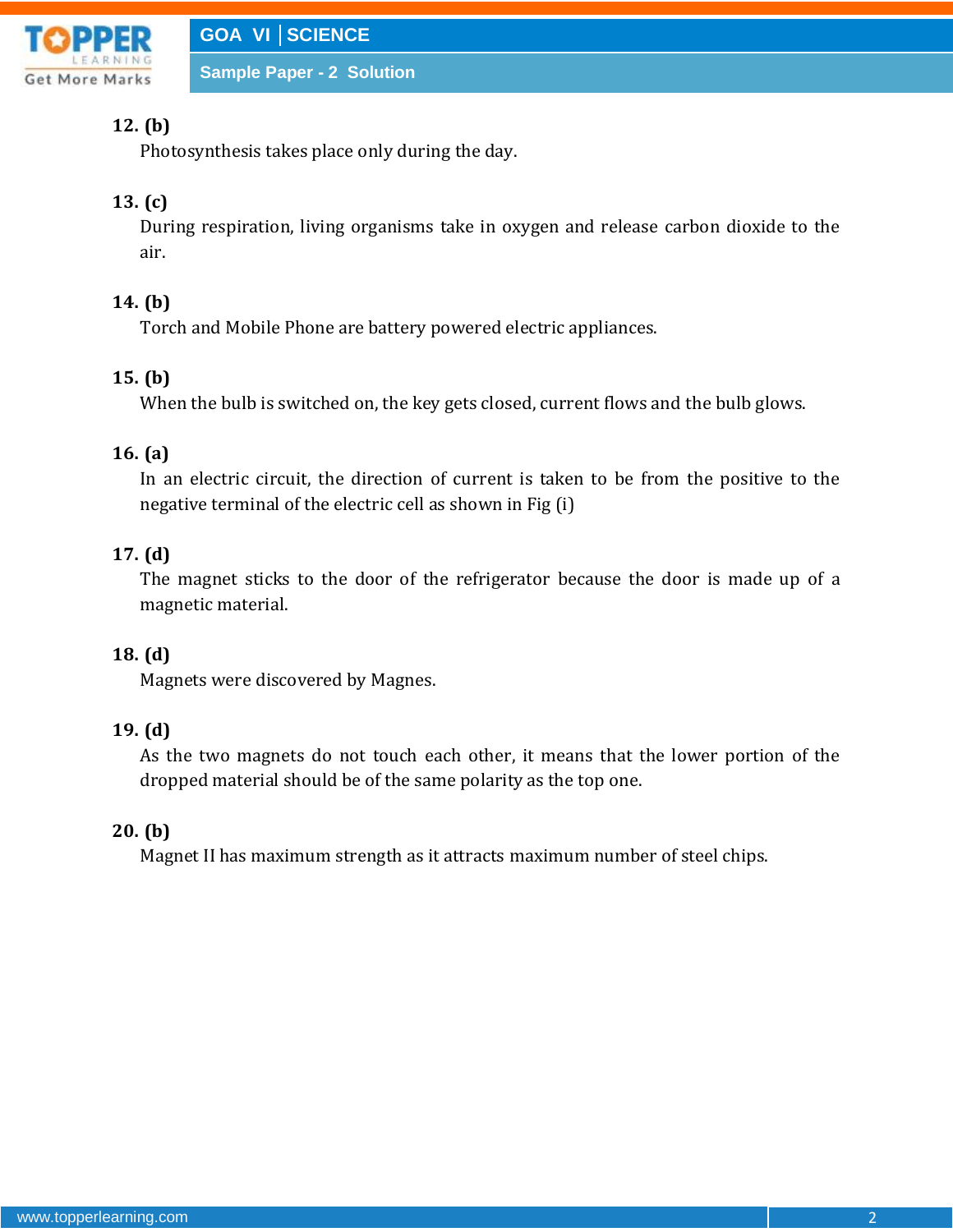

#### **SECTION-B**

#### **21.**

- i. The streamlined body shape (boat shape) allows the fish to move easily in water.
- ii. This is because fishes have gills which help them to use the oxygen dissolved in water. Gills are unable to absorb atmospheric oxygen, due to which the fish will die when removed out of water.
- **22.** Plastic bags thrown away carelessly on roads and other places get into drains and the sewer system. As a result, drains get choked and sewage water spills on the roads. During heavy rains, it might even create a flood like situation.
- **23.** Organisms which use trees for their activities are called arboreal organisms. Example lemur and squirrel.
- **24.** The demand for water is increasing day-by-day due to increasing population. This leads to shortage of water in many parts of the world. Also, the amount of usable water on the Earth is limited. Hence, we should use water carefully and take care to conserve it.
- **25.**If the saturated solution of a substance at a particular temperature is heated to a higher temperature, then the solubility of the substance increases and more of substance can be dissolved in it. If the saturated solution of a substance at a particular temperature is cooled to a lower

temperature, then the solubility of the substance decreases and some of the dissolved substance will precipitate out in the form of solid crystals.

- **26.** Melting of wax is just a phase change. During melting, only physical properties of wax change, the chemical properties remain unchanged. Wax melts because its temperature is raised during heating. But once the heat source is removed, wax begins to lose heat and returns to its original form.
- **27.** When it rains heavily, water fills up all the spaces between soil particles which were originally occupied by air. In this situation, earthworms come out of the soil for respiration.

#### **28.**

- i. Switch 'Off' or open switch
- ii. Switch 'On' or closed switch
- **29.** In the olden days, the travelers used to find directions by suspending natural magnets with a thread. When suspended freely, these magnets point in the North-South direction.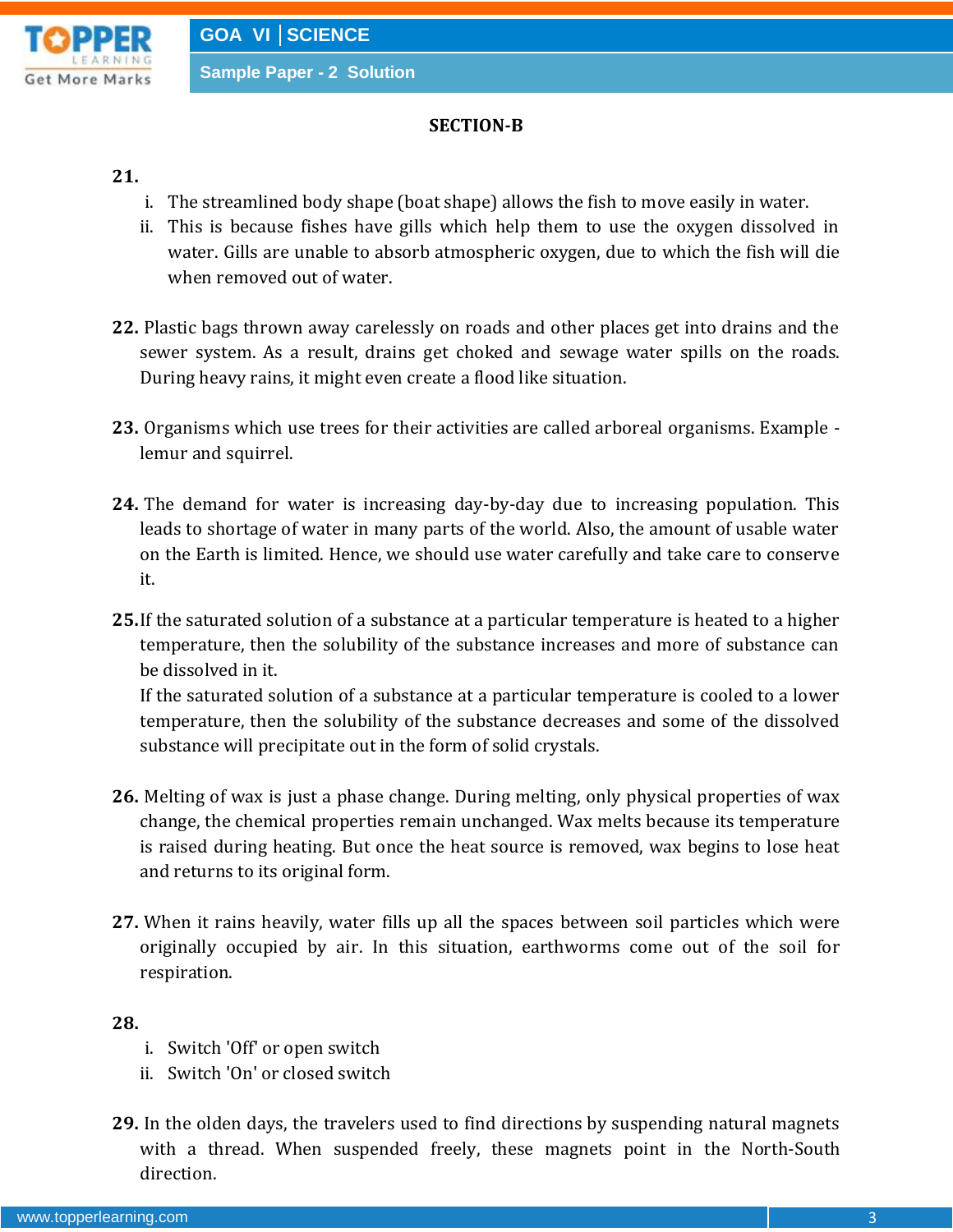

**30.** The filament is connected to two thick wires out of which one is connected to the metal case of the bulb. The other thick wire is connected to the metal tip at the bottom of the bulb. Such an arrangement provides support to the filament and also makes the connection of the filament to the outer circuit.

### **SECTION-C**

### **31.**

- (a) Garbage which does not rot when buried in the soil plastic toys, glass jar, aluminium wrappers.
	- Garbage which rots when buried in the soil Dried leaves, leftover food, egg shells.
- (b) Some materials of garbage rot and get converted into compost which acts as manure for plants. This compost when mixed with soil provides nutrients to the plants.

### **32.**

- (a) Ways of minimizing generation of plastic waste:
	- i. We should make minimum use of plastic bags.
	- ii. We should carry a cloth or a jute bag when we go out for shopping.
	- iii. We should not use plastic bags to store eatables.
	- iv. We should not put garbage in plastic bags and throw it away.
- (b) It is better to use compost as manure than chemical fertilizers because:
	- i. Making compost is cheap whereas making of chemical fertilizers is very expensive.
	- ii. Compost is natural manure which does not harm the soil but chemical fertilizers are man-made chemicals which harm the soil in long run.

**33.**

- (a)
	- i. Skin
	- ii. Gills
	- iii. Tiny pores in leaves
	- iv. Lungs

(b)

i.

- 1. Some plants store the waste products within their parts in a way that they do not harm the plant as a whole.
- 2. Some plants remove waste products as secretions.
- ii. Reproduction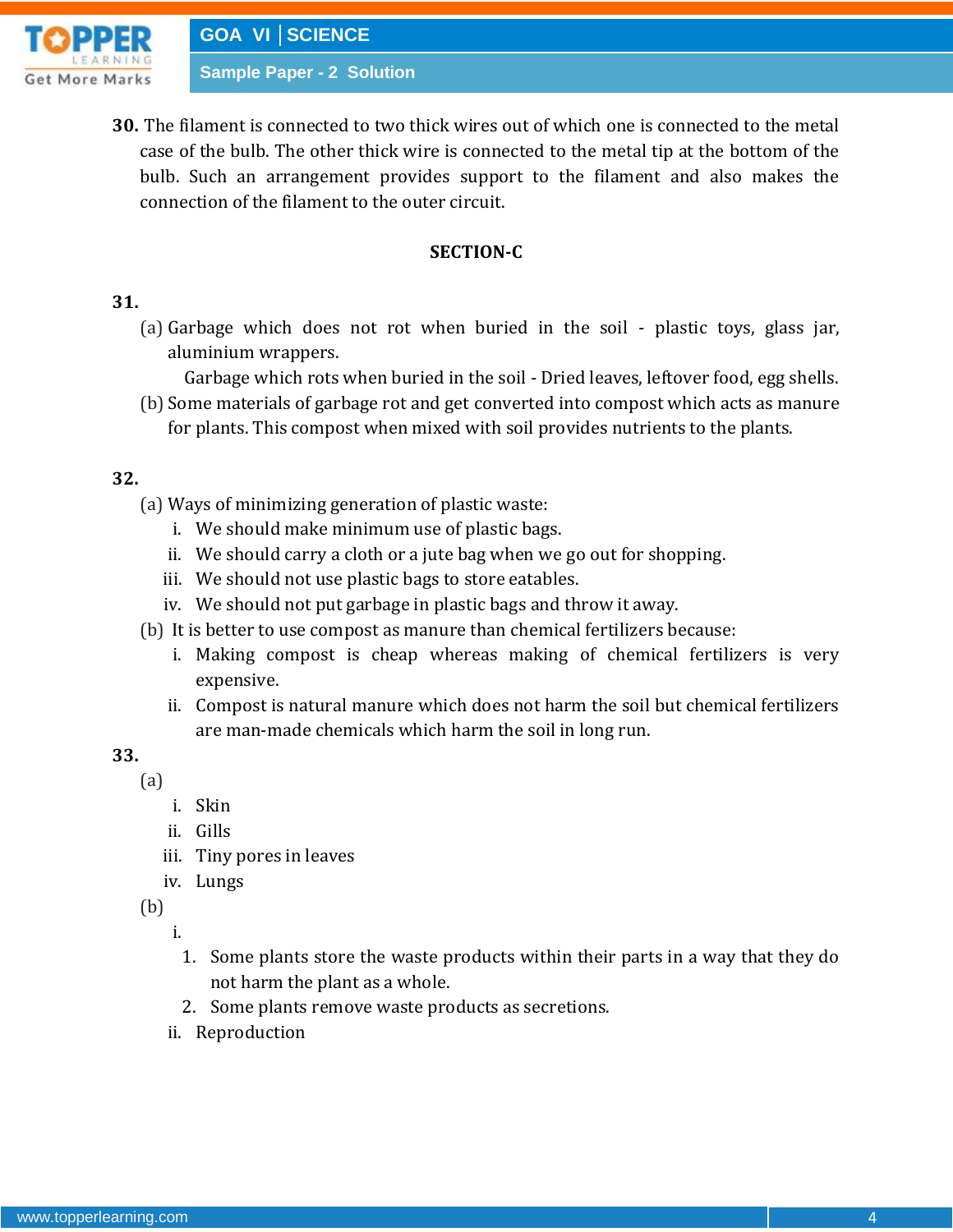

### **34.**Some typical movements in plants are:

- i. Bending of the stem towards sunlight (phototropism).
- ii. Movement of roots vertically downwards towards the Earth (geotropism).
- iii. Immediate closing or shutting of leaves of the touch-me-not plant on touching is an example of nasticism.
- iv. Flowering and seed germination in plants are regulated by the duration of light (photoperiodism).

### **35.**

(a) The maximum amount of solute which can be dissolved in a given amount of solvent at a specific temperature is called solubility.

(b)

- i. All aerated drinks contain dissolved carbon dioxide.
- ii. Aquatic animals survive on the oxygen dissolved in water.
- (c) The solubility of gases in water decreases with a rise in temperature. During summer season, fishes in shallow ponds die because the water in the pond gets warm due to summer heat and as a result, the amount of dissolved oxygen in water decreases.
- **36.**Burning of a paper is an irreversible change. During the burning of paper, ash and smoke is produced. This ash and smoke cannot be converted back to the original paper, so it is a an irreversible change.

When a small quantity of curd is added to warm milk, the milk is then stirred and kept aside for a few hours, it changes into curd. This change involves a chemical reaction, i.e. fermentation. This curd cannot be converted back into milk and hence it is an irreversible change.

When water is boiled, it changes into steam. When this steam is cooled, water is formed again (condensation). So, the changing of water into steam can be reversed by cooling. Thus, boiling of water is a reversible change.

When coal tar is heated, it melts to form a thick black liquid which is used in making and repairing roads. When this hot molten coal tar gets cooled, it solidifies again to form coal tar. Hence, the melting of coal tar is a reversible change.

### **37.**

- (a) Sea divers carry oxygen gas cylinders along with them because there is no free oxygen in the sea water. The little dissolved oxygen present in water cannot be used for breathing by sea divers unlike aquatic animals.
- (b) Activity: Take some water in a glass vessel or a beaker. Heat it slowly using a burner on a tripod stand. Before the water begins to boil, look carefully at the inner surface of the vessel. Tiny bubbles will be seen on the inside of the vessel. These bubbles are of air dissolved in water.

On heating water, the solubility of air in it decreases due to which air dissolved in water escapes in the form of tiny bubbles. This shows that air is dissolved in water.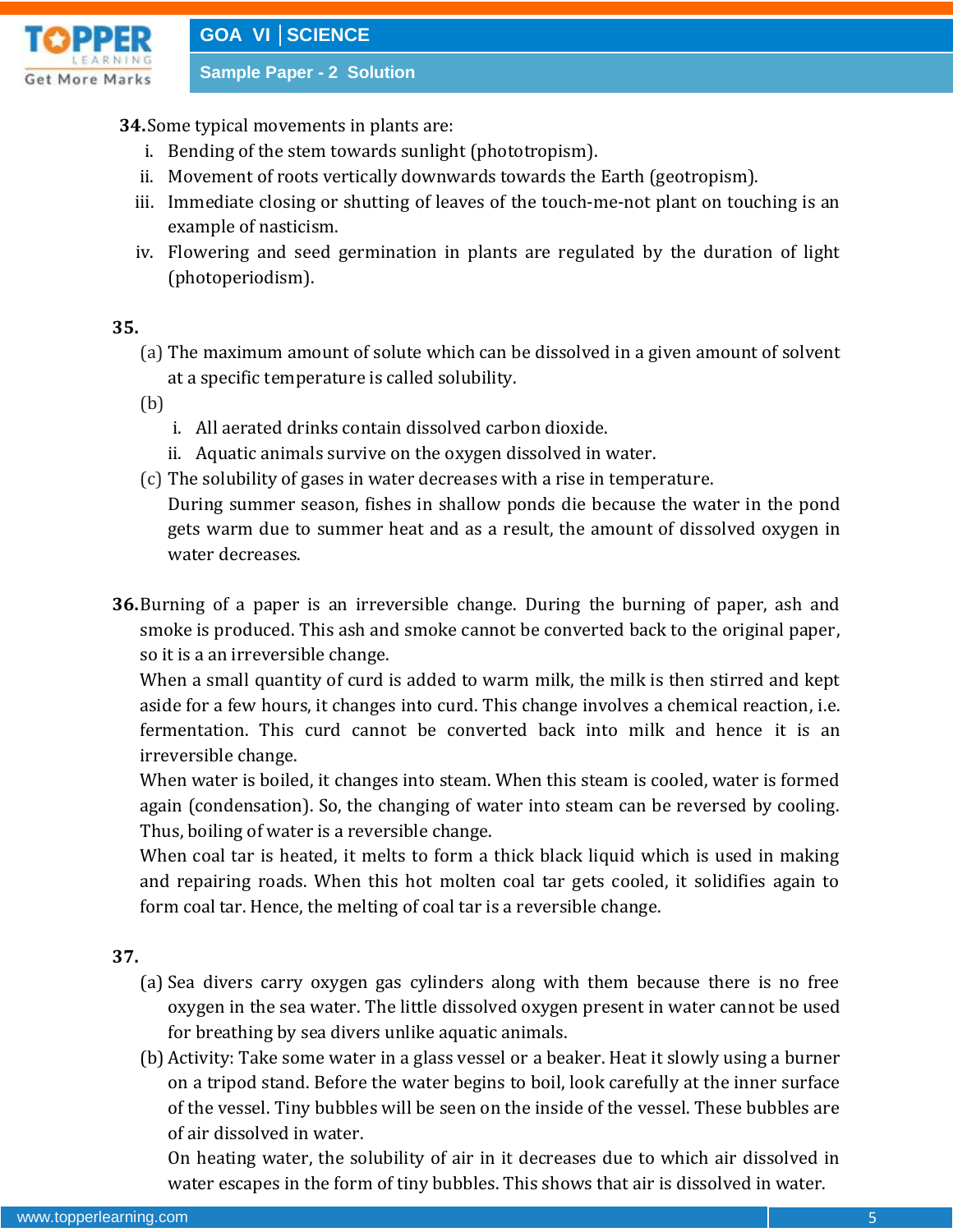

#### **38.**

- (a) The bulb does not glow when the safety pin is not in touch with the other drawing pin because the circuit is not complete due to a gap between the two drawing pins. Hence the switch is said to be 'off'.
- (b) Insulators: Plastic scale, rubber and thermocol. Conductor: Aluminium foil.

#### **39.**

- (a) Like poles repel each other while unlike poles attract each other. Hence, both the magnets will repel each other in this case.
- (b) Bar magnet, horse-shoe magnet, cylindrical magnet and button magnet.

#### **40.**

- (a) The cell passes an electric current through the torch bulb which heats up its filament and makes the bulb glow.
- (b) A bulb may get fused due to normal wear and tear of the filament or when too much electricity is passed through it suddenly.

#### **SECTION-D**

#### **41.**



Water cycle in nature.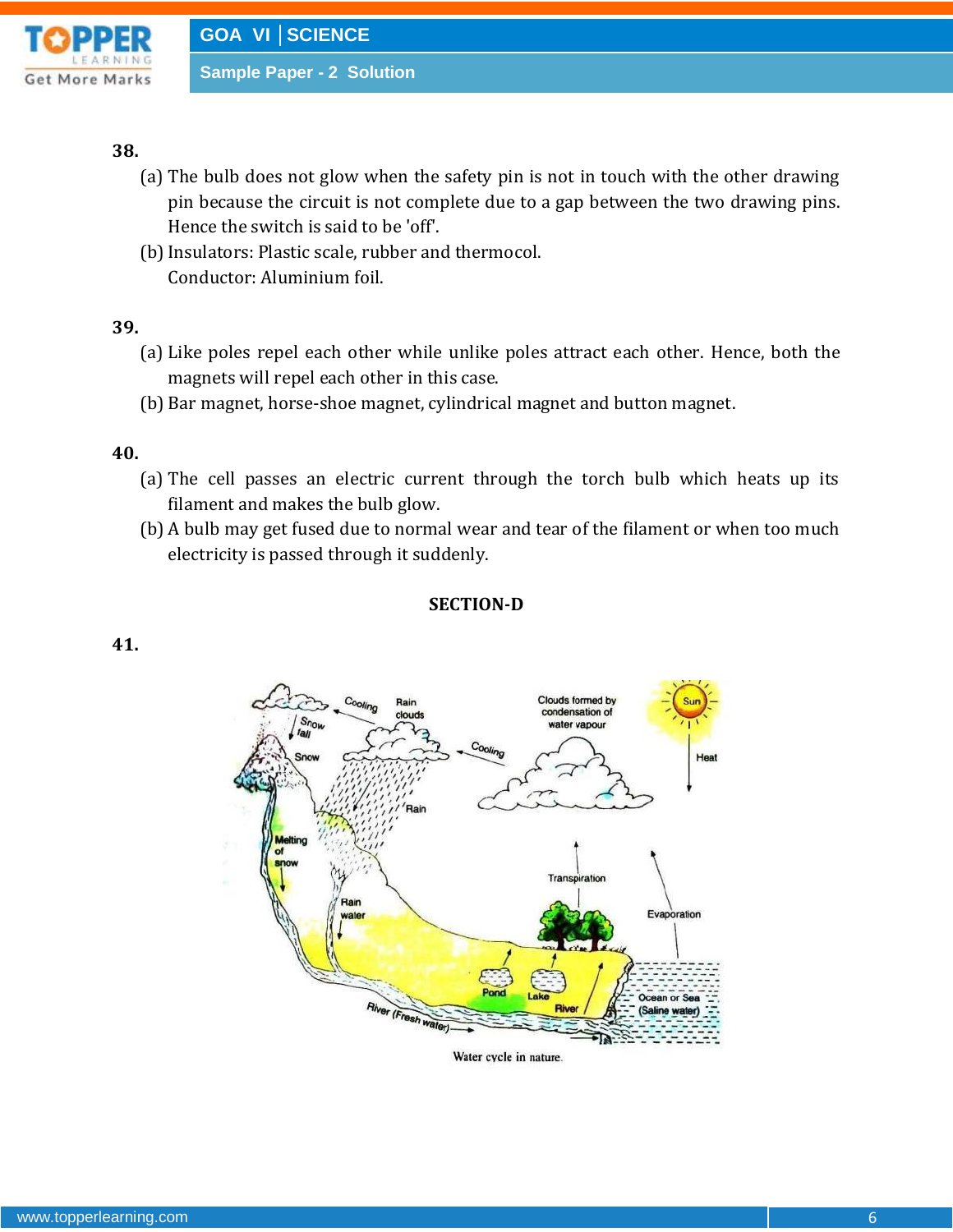

# **42.**

- (a) Potato
- (b) Reproduction
- (c) Rose plant
- (d) Excretion
- (e) Closing of flowers of certain plants after sunset / Folding of leaves of mimosa plant when touched.

## **43.**

(a) Composition of air-

Nitrogen - 78%

Oxygen - 21%

Water vapour, carbon dioxide, other gases and dust particles - 1%

(b) Activity: To show that about one-fifth of air is oxygen and the rest four-fifth is nitrogen.



- i. Take a trough and place a gas jar stand in it. Fix a candle on the gas jar stand and fill half the trough with water.
- ii. Light the candle with a matchstick and cover the burning candle by placing an inverted gas jar over it.
- iii. After a short time, the candle stops burning and water rises up in the gas jar to a certain level. The candle gets extinguished because all the oxygen present in air contained in the gas jar was used up by the burning candle.
- iv. When the candle burns, then oxygen of air in the gas is used up and carbon dioxide gas is formed. This carbon dioxide gas  $(CO<sub>2</sub>)$  formed is absorbed by the sodium hydroxide solution present in the trough. The absorption of  $CO<sub>2</sub>$  gas by NaOH solution creates a vacuum in the gas jar. Hence, water rises up in the gas jar to fill this vacuum.
- v. Water in the gas jar rises to about one-fifth part of the volume of air initially present in the gas jar. The volume of water rise in the gas jar is equal to the volume of oxygen present in the air in the gas jar which was used up during the burning of candle. Hence, we conclude that about one-fifth of air is oxygen. The major part of air which is not used up for burning of candle and remains behind in the gas jar is nitrogen. Since water does not rise in the remaining four-fifth part of the gas jar, it proves that about four-fifths part of air is nitrogen.